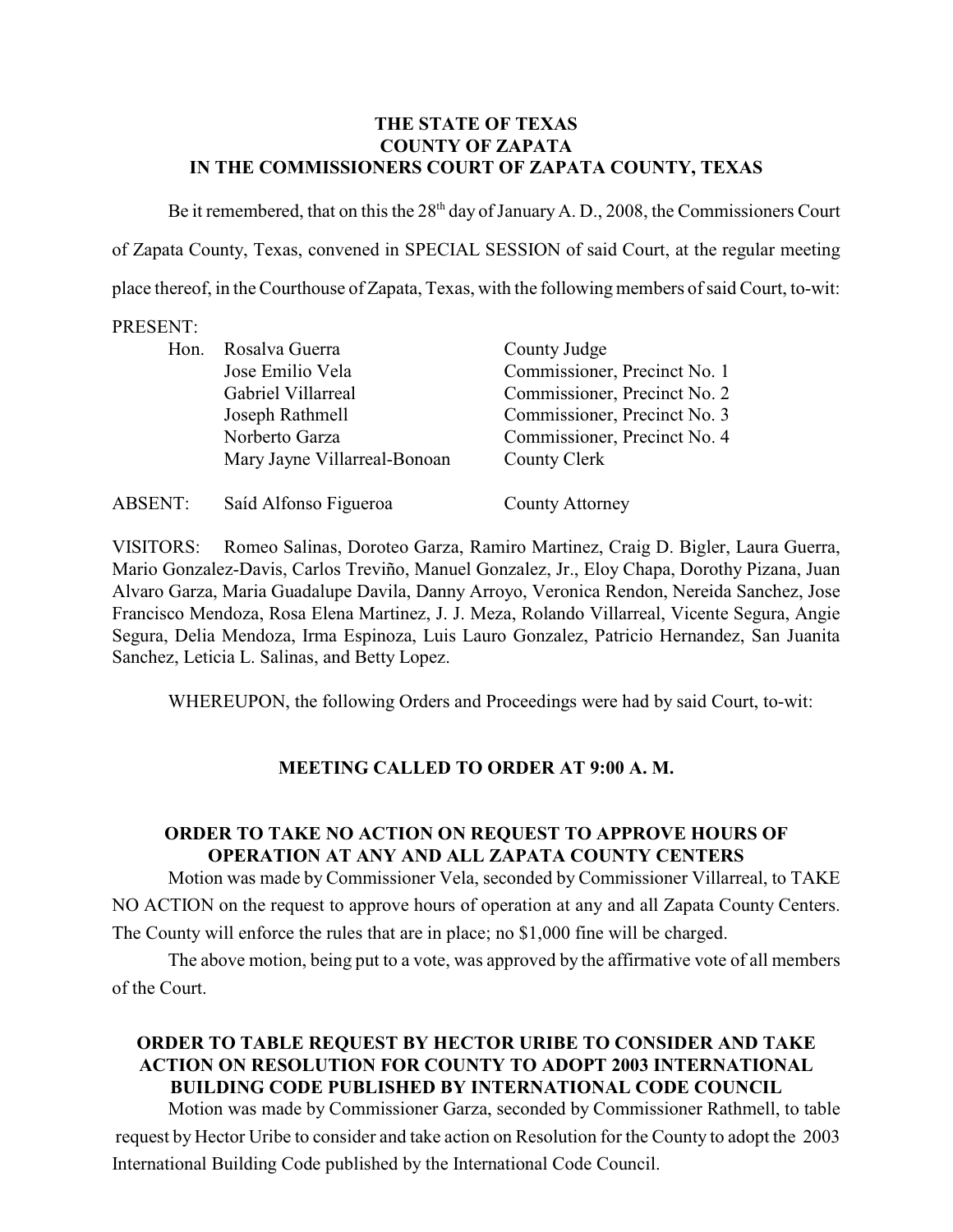The above motion, being put to a vote, was approved by the affirmative vote of all members of the Court.

## **ORDER TO TABLE REQUEST BY HECTOR URIBE TO CONSIDER AND TAKE APPROPRIATE ACTION ON RESOLUTION FOR COUNTY TO ADOPT UNIFORM CODE FOR ABATEMENT OF DANGEROUS BUILDINGS, 1994 EDITION, PUBLISHED BY INTERNATIONAL CONFERENCE OF BUILDING OFFICIALS**

Motion was made by Commissioner Garza, seconded by Commissioner Rathmell, to table request by Hector Uribe to consider and take appropriate action on Resolution for the County to adopt the Uniform Code for the Abatement of Dangerous Buildings, 1994 Edition, published by the International Conference of Building Officials.

The above motion, being put to a vote, was approved by the affirmative vote of all members of the Court.

### **ORDER TO TABLE REQUEST BY HECTOR URIBE TO CONSIDER AND TAKE APPROPRIATE ACTION ON RESOLUTION FOR COUNTY TO ADOPT NATIONAL ELECTRICAL CODE, 2005 EDITION, PUBLISHED BY NATIONAL FIRE PROTECTION ASSOCIATION**

Motion was made by Commissioner Garza, seconded by Commissioner Rathmell, to table request by Hector Uribe to consider and take appropriate action on Resolution for the County to adopt the National Electrical Code, 2005 Edition, published by the National Fire Protection Association.

The above motion, being put to a vote, was approved by the affirmative vote of all members of the Court.

## **ORDER TO TABLE REQUEST BY HECTOR URIBE TO CONSIDER AND TAKE APPROPRIATE ACTION ON RESOLUTION FOR COUNTY TO ADOPT INTERNATIONAL ENERGY CONSERVATION CODE, 2000 EDITION, PUBLISHED BY INTERNATIONAL CODE COUNCIL, INC.**

Motion was made by Commissioner Garza, seconded by Commissioner Rathmell, to table request by Hector Uribe to consider and take appropriate action on Resolution for the County to adopt the International Energy Conservation Code, 2000 Edition, published by the International Code Council, Inc.

The above motion, being put to a vote, was approved by the affirmative vote of all members of the Court.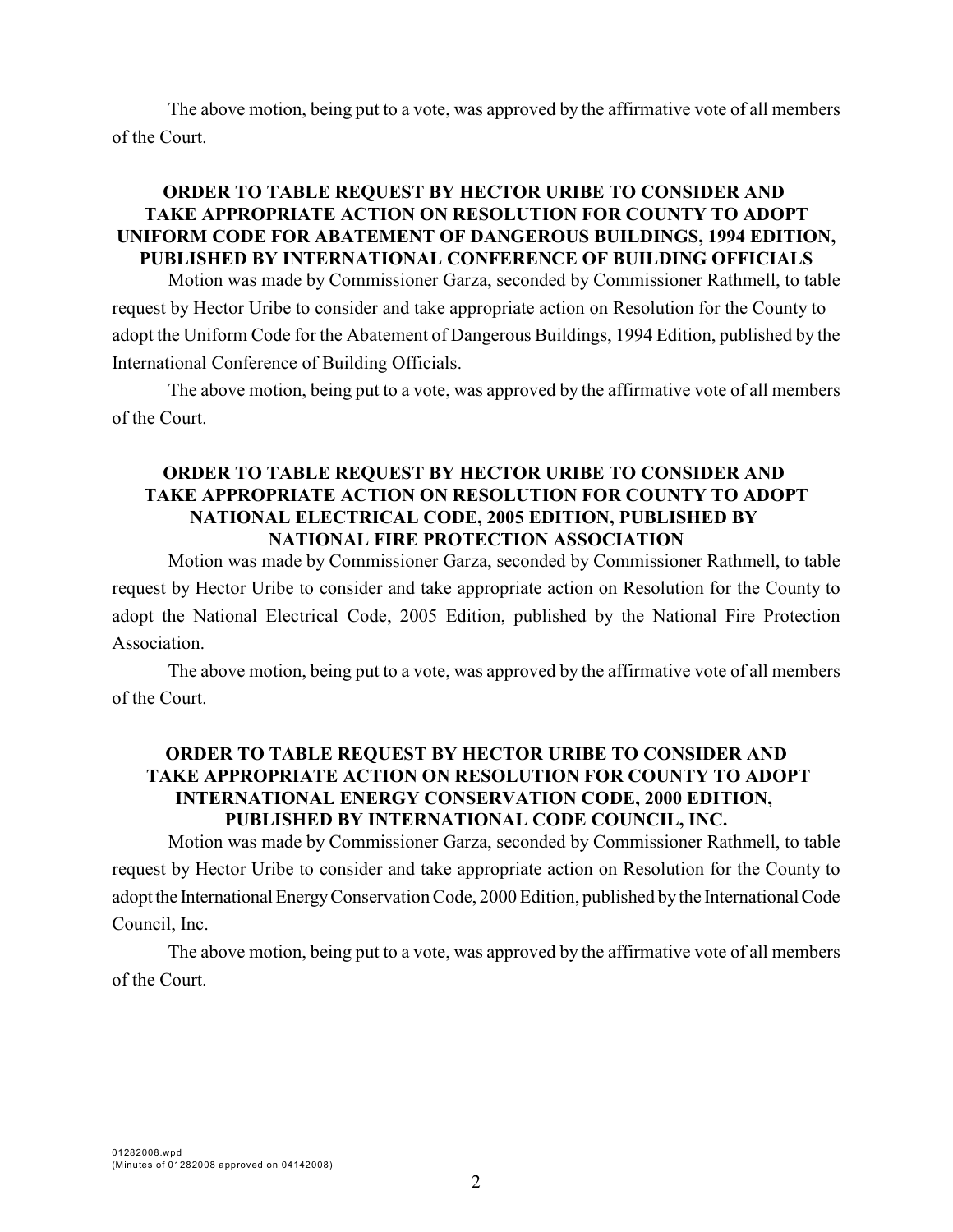### **ORDER TO TABLE REQUEST BY HECTOR URIBE TO CONSIDER AND TAKE APPROPRIATE ACTION ON RESOLUTION FOR COUNTY TO ADOPT 2003 EDITION OF INTERNATIONAL FIRE CODE**

Motion was made by Commissioner Garza, seconded by Commissioner Rathmell, to table request by Hector Uribe to consider and take appropriate action for the County to adopt the 2003 Edition of the International Fire Code.

The above motion, being put to a vote, was approved by the affirmative vote of all members of the Court.

## **ORDER TO TABLE REQUEST BY HECTOR URIBE TO CONSIDER AND TAKE APPROPRIATE ACTION ON RESOLUTION FOR COUNTY TO ADOPT UNIFORM HOUSING CODE, 1994 EDITION, PUBLISHED BY INTERNATIONAL CONFERENCE OF BUILDING OFFICIALS**

Motion was made by Commissioner Garza, seconded by Commissioner Rathmell, to table request by Hector Uribe to consider and take appropriate action on Resolution for the County to adopt the Uniform Housing Code, 1994 Edition, published by the International Conference of Building Officials.

The above motion, being put to a vote, was approved by the affirmative vote of all members of the Court.

## **ORDER TO TABLE REQUEST BY HECTOR URIBE TO CONSIDER AND TAKE APPROPRIATE ACTION ON RESOLUTION FOR COUNTY TO ADOPT UNIFORM MECHANICAL CODE, 2003 EDITION, PUBLISHED BY INTERNATIONAL ASSOCIATION OF PLUMBING AND MECHANICAL OFFICIALS**

Motion was made by Commissioner Garza, seconded by Commissioner Rathmell, to table request by Hector Uribe to consider and take appropriate action on Resolution for the County to adopt the Uniform Mechanical Code,2003 Edition, published by the International association of Plumbing and Mechanical Officials.

The above motion, being put to a vote, was approved by the affirmative vote of all members of the Court.

## **ORDER TO TABLE REQUEST BY HECTOR URIBE TO CONSIDER AND TAKE APPROPRIATE ACTION ON RESOLUTION FOR COUNTY TO ADOPT INTERNATIONAL RESIDENTIAL CODE FOR ONE AND TWO FAMILY DWELLINGS, 2000 EDITION, PUBLISHED BY INTERNATIONAL CODE COUNCIL, INC.**

Motion was made by Commissioner Garza, seconded by Commissioner Rathmell,, to table request by Hector Uribe to consider and take appropriate action on Resolution for the County to adopt the International Residential Code for One and Two Family Dwellings, 2000 Edition, published by the International Code Council, Inc.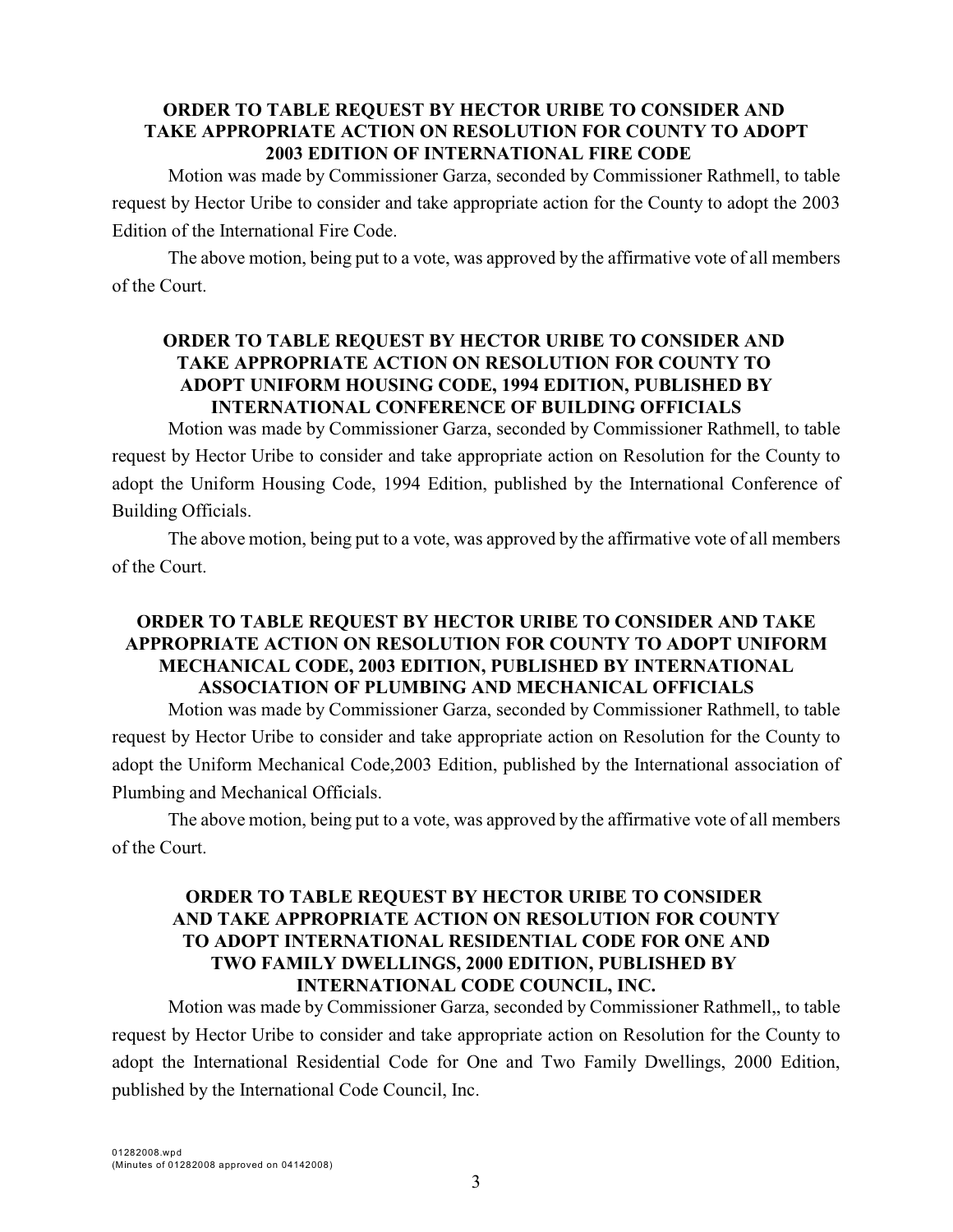The above motion, being put to a vote, was approved by the affirmative vote of all members of the Court.

### **ORDER TO TABLE REQUEST BY HECTOR URIBE TO CONSIDER AND TAKE APPROPRIATE ACTION ON RESOLUTION FOR COUNTY TO ADOPT UNIFORM SOLAR ENERGY CODE, 1998 EDITION, WITH APPENDIX, PUBLISHED BY INTERNATIONAL ASSOCIATION OF PLUMBING AND MECHANICAL OFFICIALS**

Motion was made by Commissioner Garza, seconded by Commissioner Rathmell, to table request by Hector Uribe to consider and take appropriate action on Resolution for the County to adopt the Uniform Solar Energy Code, 1998 Edition, with Appendix, published by the International Association of Plumbing and Mechanical Officials.

The above motion, being put to a vote, was approved by the affirmative vote of all members of the Court.

## **ORDER TO TABLE REQUEST BY HECTOR URIBE TO CONSIDER AND TAKE APPROPRIATE ACTION ON RESOLUTION FOR COUNTY TO ADOPT CERTAIN BUILDING PLAN AND PERMIT FEES FOR FALCON LAKE AREA**

Motion was made by Commissioner Garza, seconded by Commissioner Rathmell, to table request by Hector Uribe to consider and take appropriate action on Resolution for the County to adopt certain building plan and permit fees for the Falcon Lake area.

The above motion, being put to a vote, was approved by the affirmative vote of all members of the Court.

# **ORDER APPROVING REQUEST TO APPOINT LOCAL HISTORICAL COMMISSION OFFICERS AND FILL COUNTY HISTORICAL COMMISSION APPOINTMENT TO SERVE FOR UNEXPIRED TERM IN ACCORDANCE WITH LOCAL GOVERNMENT CODE 318 AND AS PER RECOMMENDATION**

Motion was made by Commissioner Garza, seconded by Commissioner Vela, to approve request by County Judge Rosalva Guerra to appoint the local Historical Commission officers and appoint Leticia L. Salinas, Chairman, to fill the County Historical Commission appointment to serve for the unexpired term in accordance with the Local Government Code 318 and as per recommendation. (List of officers attached to Minutes).

The above motion, being put to a vote, was approved by the affirmative vote of all members of the Court.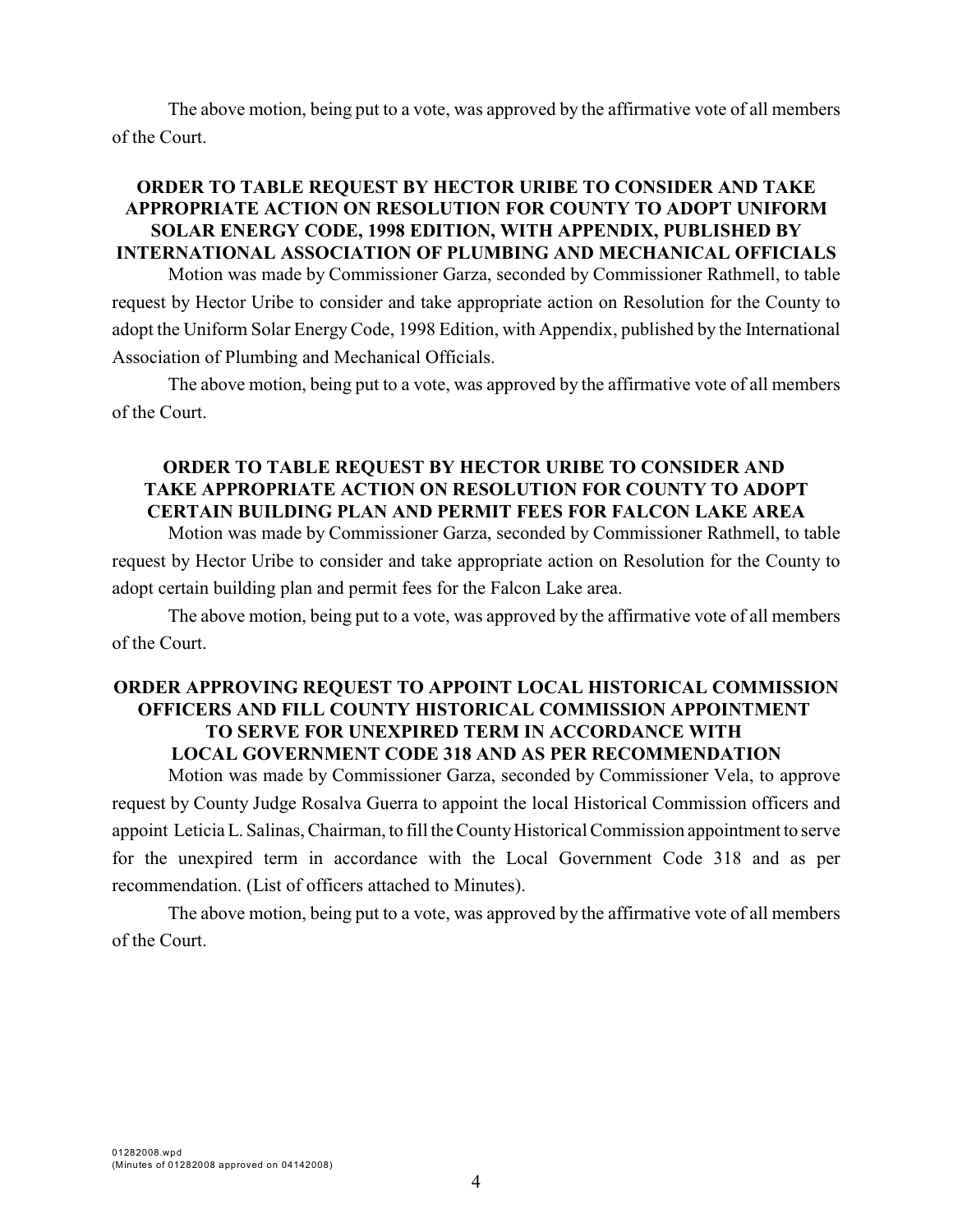## **ORDER APPROVING ORDINANCE FOR FALCON LAKE AREA OF COUNTY ESTABLISHING LOAD LIMITS ON COUNTY STREETS; PROVIDING FOR PERMIT PROCEDURE FOR OVERWEIGHT TRUCKS; PROVIDING FOR TRUCK ROUTES AND FOR LOADING AND UNLOADING; ESTABLISHING EXCEPTIONS; PROVIDING ENFORCEMENT PROCEDURES AND DEFINITIONS; AND PROVIDING FOR A PENALTY**

Motion was made byCommissioner Vela, seconded by Commissioner Villarreal, to approve an Ordinance for the Falcon Lake area of the County establishing load limits on county streets; providing for a permit procedure for overweight trucks; providing for truck routes and for loading and unloading; establishing exceptions; providing enforcement procedures and definitions; and providing for a penalty as requested by Hector Uribe.

The above motion, being put to a vote, was approved by the affirmative vote of all members of the Court.

#### **ORDER FOR EXECUTIVE SESSION**

Motion was made by Commissioner Vela, seconded by Commissioner Villarreal, to enter into executive session at 9:47 A.M.

The above motion, being put to a vote, was approved by the affirmative vote of all members of the Court.

#### **ORDER FOR OPEN SESSION**

Motion was made by Commissioner Garza, seconded by Commissioner Villarreal, to return to Open Session at 10:49 A.M.

The above motion, being put to a vote, was approved by the affirmative vote of all members of the Court.

## **ORDER AUTHORIZING MR. CARLOS TREVIÑO, JR., WATER PLANT DIRECTOR, TO TAKE APPROPRIATE ACTION REGARDING NOTICE OF ENFORCEMENT FOR WASTEWATER COMPLAINT INVESTIGATION**

Motion was made by Commissioner Vela, seconded by Commissioner Garza, to authorize Mr. Carlos Treviño, Jr., Water Plant Director, to take appropriate action regarding Notice of Enforcement for wastewater complaint investigation at Las Palmas Wastewater Treatment Facility as requested by County Judge Rosalva Guerra.

The above motion, being put to a vote, was approved by the affirmative vote of all members of the Court.

#### **ADJOURN**

Motion to adjourn was made by Commissioner Villarreal, seconded by Commissioner Garza, and being put to a vote, was approved by the affirmative vote of all members of the Court.